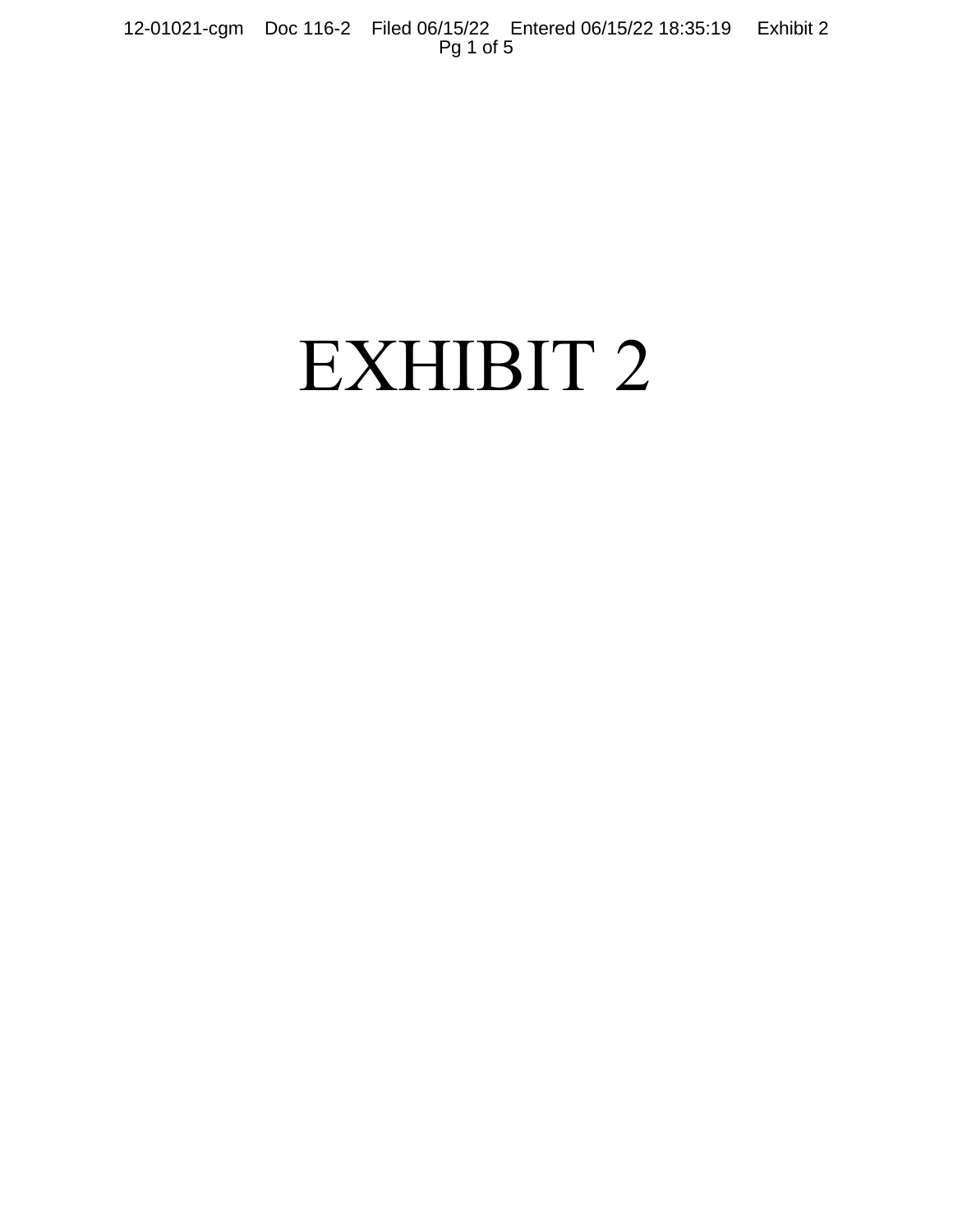|                                            |               |                                           |          |           |                | . <u>y –</u> v. v |                      |                      |                  |                                                                                                     |                          |                         |                               |            |            |                |
|--------------------------------------------|---------------|-------------------------------------------|----------|-----------|----------------|-------------------|----------------------|----------------------|------------------|-----------------------------------------------------------------------------------------------------|--------------------------|-------------------------|-------------------------------|------------|------------|----------------|
| holdername                                 | acctid        | acctdesc                                  | orderid  | radedate  | transacttypeid | origshares        |                      |                      |                  | cashtendered  received paid loadpercent  cashorshar  cash settled date  projected cash settled date |                          |                         | transactid currency origgross | gross      | netamount  | badamount      |
| GROSVENOR INVESTMENT MANAGEMENT LTD        | Redacted0658  | GROSVENOR PRIVATE RESERVE FUND LTD        |          | 11/1/1999 | SU             | 1555.54           | 1000000              | 1000000              |                  | 11/10/1999                                                                                          | 11/1/1999                | 1219802 USD             | 1000000                       |            |            |                |
| GROSVENOR INVESTMENT MANAGEMENT LTD        | Redacted0658  | GROSVENOR PRIVATE RESERVE FUND LTD        |          | 12/1/1999 | SU             | 3061.8'           | 2000000              | 2000000              | 0 IS             | 12/8/1999                                                                                           | 12/1/1999                | 1281902 USD             | 2000000                       |            |            |                |
| GROSVENOR INVESTMENT MANAGEMENT LTD        | Redacted0658  | GROSVENOR PRIVATE RESERVE FUND LTD        |          | 1/1/2000  | SU             | 1524.94           | 1000000              | 1000000              |                  | 1/11/2000                                                                                           | 1/1/2000                 | 1327702 USD             | 1000000                       |            |            |                |
| GROSVENOR INVESTMENT MANAGEMENT LTD        | Redacted0658  | GROSVENOR PRIVATE RESERVE FUND LTD        |          | 1/1/2000  | SU             | 3.19              | 2092                 | 2092                 | 0 IS             | 1/20/2000                                                                                           | 1/1/2000                 | 1299002 USD             | 2092                          |            |            |                |
| GROSVENOR INVESTMENT MANAGEMENT LTD        | Redacted0658  | GROSVENOR PRIVATE RESERVE FUND LTD        |          | 4/1/2000  | SU             | 18.97             | 12975                | 12975                | 0 IS             | 4/27/2000                                                                                           | 4/1/2000                 | 1515502 USD             | 12975                         |            |            |                |
| GROSVENOR INVESTMENT MANAGEMENT LTD        | Redacted0658  | GROSVENOR PRIVATE RESERVE FUND LTD        |          | 4/1/2000  | SU             | 2924.35           | 2000000              | 2000000              | n Is             | 4/12/2000                                                                                           | 4/1/2000                 | 1560702 USD             | 2000000                       |            |            |                |
| GROSVENOR INVESTMENT MANAGEMENT LTD        | Redacted0658  | GROSVENOR PRIVATE RESERVE FUND LTD        |          | 7/1/2000  | SU             | 16.75             | 11744                | 11744                | 0 IS             | 7/31/2000                                                                                           | 7/1/2000                 | 1738702 USD             | 11744                         |            |            |                |
| GROSVENOR INVESTMENT MANAGEMENT LTD        | Redacted0658  | GROSVENOR PRIVATE RESERVE FUND LTD        | 90202    | 10/1/2000 | SU             | 14.92             | 10698                | 10698                |                  | 9/28/2000                                                                                           | 9/28/2000                | 1953602 USD             | 10694.75                      |            |            |                |
| <b>GROSVENOR INVESTMENT MANAGEMENT LTD</b> | Redacted0658  | GROSVENOR PRIVATE RESERVE FUND LTD        | 327002   | 1/1/2001  | SU             | 13.73             | 10041                | 10041                | 0 <sup>1</sup> C | 12/29/2000                                                                                          | 12/29/2000               | 2176902 USD             | 10043.29                      |            |            |                |
| GROSVENOR INVESTMENT MANAGEMENT LTD        | Redacted0658  | GROSVENOR PRIVATE RESERVE FUND LTD        | 307302   | 2/1/200   | SU             | 2006.27           | 1500000              | 1500000              |                  | 1/31/2001                                                                                           | 1/31/2001                | 2215102 USD             | 1499996.99                    |            |            |                |
| GROSVENOR INVESTMENT MANAGEMENT LTD        | Redacted0658  | GROSVENOR PRIVATE RESERVE FUND LTD        | 641802   | 4/1/200   | SU             | 25.16             | 19054                | 19054                |                  | 3/27/2001                                                                                           | 3/27/2001                | 2471302 USD             | 19051.2                       |            |            |                |
| GROSVENOR INVESTMENT MANAGEMENT LTD        | Redacted0658  | GROSVENOR PRIVATE RESERVE FUND LTD        | 686502   | 5/30/200  | TI             | 5.99              | 4595.7               |                      | 0 IS             | 5/30/2001                                                                                           | 5/30/2001                | 2566302 USD             | 4595.7                        |            |            |                |
| GROSVENOR INVESTMENT MANAGEMENT LTD        | Redacted0658  | GROSVENOR PRIVATE RESERVE FUND LTD        | 942802   | 7/1/200   | SU             | 15.54             | 11991                |                      |                  | 6/30/2001                                                                                           | 6/30/2001                | 2781002 USD             | 11989.31                      |            |            |                |
| GROSVENOR INVESTMENT MANAGEMENT LTD        | Redacted0658  | GROSVENOR PRIVATE RESERVE FUND LTD        | 1196102  | 10/1/200  | SU             | 17.99             | 14183                | 14183                |                  | 9/24/2001                                                                                           | 9/24/2001                | 3049802 USD             | 14183.62                      |            |            |                |
| GROSVENOR INVESTMENT MANAGEMENT LTD        | lRedacted0658 | GROSVENOR PRIVATE RESERVE FUND LTD        | 1465902  | 1/1/2002  | SU             | 22.09             | 17890                | 17890                | 0 <sup>1</sup> C | 12/31/2001                                                                                          | 12/25/2001               | 3347302 USD             | 17886.39                      |            |            |                |
| GROSVENOR INVESTMENT MANAGEMENT LTD        | Redacted0658  | GROSVENOR PRIVATE RESERVE FUND LTD        | 1647202  | 4/1/2002  | SU             | 554               | 4538646.82           | 4538646.82           | n Is             | 4/1/2002                                                                                            | 3/22/2002                | 3601302 USD             | 4538646.82                    | 4062294.76 | 4062294.76 |                |
| <b>GROSVENOR INVESTMENT MANAGEMENT LTD</b> | Redacted0658  | GROSVENOR PRIVATE RESERVE FUND LTD        | 1794302  | 4/1/2002  | SU             | 9.06              | 7415                 | 7415                 | 0 <sup>1</sup> C | 3/31/2002                                                                                           | 3/25/2002                | 3670302 USD             | 7415.72                       | 7415.72    | 7415.72    |                |
| GROSVENOR INVESTMENT MANAGEMENT LTD        | Redacted0658  | GROSVENOR PRIVATE RESERVE FUND LTD        | 2055202  | 7/1/2002  | SU             | 43.36             | 36760.1              | 36760.11             | 0 <sup>1</sup> C | 6/30/2002                                                                                           | 6/24/2002                | 3946002 USD             | 36757.09                      | 36757.09   | 36757.09   |                |
| GROSVENOR INVESTMENT MANAGEMENT LTD        | Redacted0658  | GROSVENOR PRIVATE RESERVE FUND LTD        | 1907902  | 8/1/2002  | SU             | 2282.63           | 2000000              | 2000000              | 0 <sup>1</sup> C | 7/25/2002                                                                                           | 7/25/2002                | 3957702 USD             | 1999997.04                    | 1999997.04 | 1999997.04 |                |
| GROSVENOR INVESTMENT MANAGEMENT LTD        | Redacted0658  | GROSVENOR PRIVATE RESERVE FUND LTD        | 2264702  | 10/1/2002 | SU             | 42.06             | 36874.99             | 36874.99             |                  | 9/30/2002                                                                                           | 9/24/2002                | 4183202 USD             | 36877.8                       | 36877.     | 36877.8    |                |
| GROSVENOR INVESTMENT MANAGEMENT LTD        | Redacted0658  | GROSVENOR PRIVATE RESERVE FUND LTD        | 2538602  | 1/1/2003  | SU             | 13.07             | 11570.61             | 11570.61             |                  | 12/31/2002                                                                                          | 12/25/2002               | 4478402 USD             | 11569.16                      | 11569.16   | 11569.16   |                |
| GROSVENOR INVESTMENT MANAGEMENT LTD        | Redacted0658  | GROSVENOR PRIVATE RESERVE FUND LTD        | 2827402  | 4/1/2003  | SU             | $24.2^{\circ}$    | 21801.47             | 21801.47             |                  | 3/31/2003                                                                                           | 3/27/2003                | 4766602 USD             | 21800.36                      | 21800.36   | 21800.36   |                |
| <b>GROSVENOR INVESTMENT MANAGEMENT LTD</b> | Redacted0658  | GROSVENOR PRIVATE RESERVE FUND LTD        | 2672202  | 4/1/2003  | RE             | 2776.33           | 2500000              | 2500000              |                  | 4/14/2003                                                                                           | 5/1/2003                 | 4697102 USD             | 2499999.65                    | 2499999.6  | 2499999.65 |                |
| <b>GROSVENOR INVESTMENT MANAGEMENT LTD</b> | Redacted0658  | GROSVENOR PRIVATE RESERVE FUND LTD        | 3226402  | 7/1/2003  | SU             | 23.5              | 21594.64             | 21594.64             | 0 <sup>1</sup> C | 6/30/2003                                                                                           | 6/26/2003                | 5150502 USD             | 21597.21                      | 21597.21   | 21597.21   |                |
| GROSVENOR INVESTMENT MANAGEMENT LTD        | Redacted0658  | GROSVENOR PRIVATE RESERVE FUND LTD        | 3624202  | 10/1/2003 | SU             | 31.34             | 29558.1              | 29558.16             |                  | 9/30/2003                                                                                           | 9/26/2003                | 5548402 USD             | 29554.64                      | 29554.64   | 29554.64   |                |
| GROSVENOR INVESTMENT MANAGEMENT LTD        | Redacted0658  | GROSVENOR PRIVATE RESERVE FUND LTD        | 4042702  | 1/1/2004  | SU             | 18.36             | 17585.27             | 17585.27             |                  | 12/31/2003                                                                                          | 12/29/2003               | 6013102 USD             | 17586                         | 17586      | 17586      |                |
| GROSVENOR INVESTMENT MANAGEMENT LTD        | Redacted0658  | GROSVENOR PRIVATE RESERVE FUND LTD        | 3793702  | 1/22/2004 | TI             | 5.9               | 5651.27              |                      | 0 IS             | 2/21/2004                                                                                           | 1/21/2004                | 6182902 USD             | 5651.27                       | 5651.27    | 5651.27    |                |
| GROSVENOR INVESTMENT MANAGEMENT LTD        | Redacted0658  | GROSVENOR PRIVATE RESERVE FUND LTD        | 4172902  | 2/16/2004 | TI             | 0.01              | 9.67                 |                      |                  | 3/17/2004                                                                                           | 2/15/2004                | 6183102 USD             | 9.67                          | 9.67       | 9.67       |                |
| GROSVENOR INVESTMENT MANAGEMENT LTD        | Redacted0658  | GROSVENOR PRIVATE RESERVE FUND LTD        | 4645202  | 4/1/2004  | SU             | 18.12             | 17612.68             | 17612.68             |                  | 3/29/2004                                                                                           | 3/29/2004                | 6775802 USD             | 17617.34                      | 17617.34   | 17617.34   |                |
| GROSVENOR INVESTMENT MANAGEMENT LTD        | Redacted0658  | GROSVENOR PRIVATE RESERVE FUND LTD        | 5093602  | 7/1/2004  | SU             | 28.9              | 28767.18             | 28767.18             |                  | 6/30/2004                                                                                           | 6/28/2004                | 7379702 USD             | 28769.82                      | 28769.82   | 28769.82   |                |
| GROSVENOR INVESTMENT MANAGEMENT LTD        | Redacted0658  | GROSVENOR PRIVATE RESERVE FUND LTD        | 5500402  | 10/1/2004 | SU             | 23.7              | 24053.07             | 24053.07             | 0 IC.            | 9/28/2004                                                                                           | 9/28/2004                | 7924702 USD             | 24052.87                      | 24052.87   | 24052.87   |                |
| GROSVENOR INVESTMENT MANAGEMENT LTD        | Redacted0658  | <b>GROSVENOR PRIVATE RESERVE FUND LTD</b> | 6076002  | 1/1/2005  | SU             | 12.96             | 13289.51             | 13289.51             | 0C               | 12/27/2004                                                                                          | 12/29/2004   8552802 USD |                         | 13292.16                      | 13292.16   | 13292.16   |                |
| <b>GROSVENOR INVESTMENT MANAGEMENT LTD</b> | Redacted0658  | <b>GROSVENOR PRIVATE RESERVE FUND LTD</b> | 6746602  | 4/1/2005  | SU             | 20.71             | 21611.98             | 21611.98             |                  | 3/29/2005                                                                                           |                          | 3/29/2005   9407302 USD | 21609.76                      | 21609.76   | 21609.76   |                |
| GROSVENOR INVESTMENT MANAGEMENT LTD        | Redacted0658  | GROSVENOR PRIVATE RESERVE FUND LTD        | 7360202  | 7/1/2005  | SU             | 14.83             | 15668.7              | 15668.7              | 0 IC             | 6/28/2005                                                                                           |                          | 6/28/2005 10060202 USD  | 15665.82                      | 15665.82   | 15665.82   | $\Omega$       |
| GROSVENOR INVESTMENT MANAGEMENT LTD        | Redacted0658  | GROSVENOR PRIVATE RESERVE FUND LTD        | 7503702  | 10/1/2005 | RE             | 467.79            | 500000               | 500000               | 0 IC .           | 10/14/2005                                                                                          | 10/31/2005 10559402 USD  |                         | 500002.3                      | 500002.    | 500002.3   |                |
| <b>GROSVENOR INVESTMENT MANAGEMENT LTD</b> | Redacted0658  | GROSVENOR PRIVATE RESERVE FUND LTD        | 7993202  | 10/1/2005 | SU             | 14.17             | 15149.06             | 15149.06             | o Ic             | 9/30/2005                                                                                           |                          | 9/28/2005 10771802 USD  | 15145.75                      | 15145.75   | 15145.75   |                |
| <b>GROSVENOR INVESTMENT MANAGEMENT LTD</b> |               | <b>GROSVENOR PRIVATE RESERVE FUND LTD</b> |          |           | RE             |                   | 5000000              |                      | 0 IC             |                                                                                                     |                          |                         |                               |            |            |                |
|                                            | Redacted0658  |                                           | 7918102  | 12/1/2005 |                | 4569.6            |                      | 5000000              |                  | 12/19/2005                                                                                          | 12/31/2005 11168902 USD  |                         | 5000001.46                    | 5000001.46 | 5000001.46 |                |
| GROSVENOR INVESTMENT MANAGEMENT LTD        | Redacted0658  | GROSVENOR PRIVATE RESERVE FUND LTD        | 12200402 | 1/1/2006  | SU<br>SU       | 31.99             | 35187.68<br>20255.39 | 35187.68<br>20255.39 | 0 IC             | 12/31/2005                                                                                          | 12/28/2005 40282102 USD  | 3/29/2006 41480602 USD  | 35191.43                      | 35191.4    | 35191.43   | $\Omega$       |
| <b>GROSVENOR INVESTMENT MANAGEMENT LTD</b> | Redacted0658  | GROSVENOR PRIVATE RESERVE FUND LTD        | 13207302 | 4/1/2006  |                | 18.01             |                      |                      |                  | 5/31/2006                                                                                           |                          |                         | 20251.28                      | 20251.28   | 20251.28   |                |
| GROSVENOR INVESTMENT MANAGEMENT LTD        | Redacted0658  | GROSVENOR PRIVATE RESERVE FUND LTD        | 13795002 | 7/1/2006  | SU             | 18.53             | 21289.64             | 21289.64             | 0 IC             | 6/30/2006                                                                                           |                          | 6/28/2006 42205502 USD  | 21288.06                      | 21288.06   | 21288.06   | $\cap$         |
| GROSVENOR INVESTMENT MANAGEMENT LTD        | Redacted0658  | GROSVENOR PRIVATE RESERVE FUND LTD        | 21911802 | 10/1/2006 | SU             | 21.03             | 24772.18             | 24772.18             | 0 IC             | 9/30/2006                                                                                           |                          | 9/27/2006 57576402 USD  | 24772.17                      | 24772.1    | 24772.17   |                |
| GROSVENOR INVESTMENT MANAGEMENT LTD        | Redacted0658  | GROSVENOR PRIVATE RESERVE FUND LTD        | 22881002 | 1/1/2007  | SU             | 16.81             | 20222.32             | 20222.32             | 0 IC             | 12/27/2006                                                                                          | 12/27/2006 58532102 USD  |                         | 20226.75                      | 20226.7    | 20226.75   |                |
| GROSVENOR INVESTMENT MANAGEMENT LTD        | Redacted0658  | GROSVENOR PRIVATE RESERVE FUND LTD        | 25238802 | 4/1/2007  | SU             | 14.8334           | 18173.22             | 18173.22             | 0 IC             | 3/31/2007                                                                                           |                          | 3/28/2007 61176602 USD  | 18173.21                      | 18173.2    | 18173.21   |                |
| GROSVENOR INVESTMENT MANAGEMENT LTD        | Redacted0658  | <b>GROSVENOR PRIVATE RESERVE FUND LTD</b> | 26230402 | 7/1/2007  | SU             | 17.7489           | 22211.16             | 22211.16             | 0 IC             | 6/30/2007                                                                                           |                          | 6/27/2007 62252802 USD  | 22211.2                       | 22211.2    | 22211.2    | $\Omega$       |
| GROSVENOR INVESTMENT MANAGEMENT LTD        | Redacted0658  | GROSVENOR PRIVATE RESERVE FUND LTD        | 25337302 | 7/1/2007  | RE             | 3995.4835         | 5000000              | 5000000              | 0 IC             | 7/19/2007                                                                                           |                          | 7/31/2007 61930902 USD  | 4999999.99                    | 4999999.99 | 4999999.99 |                |
| GROSVENOR INVESTMENT MANAGEMENT LTD        | Redacted0658  | GROSVENOR PRIVATE RESERVE FUND LTD        | 28002002 | 10/1/2007 | SU             | 8.275             | 10505.39             | 10505.39             | 0C               | 9/30/2007                                                                                           |                          | 9/26/2007 64016402 USD  | 10505.41                      | 10505.4    | 10505.41   | $\Omega$       |
| GROSVENOR INVESTMENT MANAGEMENT LTD        | Redacted0658  | GROSVENOR PRIVATE RESERVE FUND LTD        | 28762802 | 1/1/2008  | SU             | 9.9138            | 12804.81             | 12804.81             | 0 IC             | 12/31/2007                                                                                          | 12/27/2007 64761202 USD  |                         | 12804.79                      | 12804.79   | 12804.79   | $\Omega$       |
| GROSVENOR INVESTMENT MANAGEMENT LTD        | Redacted0658  | <b>GROSVENOR PRIVATE RESERVE FUND LTD</b> | 30239702 | 4/1/2008  | SU             | 5.0682            | 6603.74              | 6603.74              | 0 IC             | 3/31/2008                                                                                           |                          | 3/27/2008 66605002 USD  | 6603.75                       | 6603.7     | 6603.75    |                |
| GROSVENOR INVESTMENT MANAGEMENT LTD        | Redacted0658  | GROSVENOR PRIVATE RESERVE FUND LTD        | 30905402 | 7/1/2008  | SU             | 9.6367            | 12767.97             | 12767.97             | 0 C              | 6/30/2008                                                                                           |                          | 6/26/2008 68268402 USD  | 12767.95                      | 12767.95   | 12767.95   | $\overline{0}$ |

|  | Pa 2<br>∩f⊺ |
|--|-------------|
|--|-------------|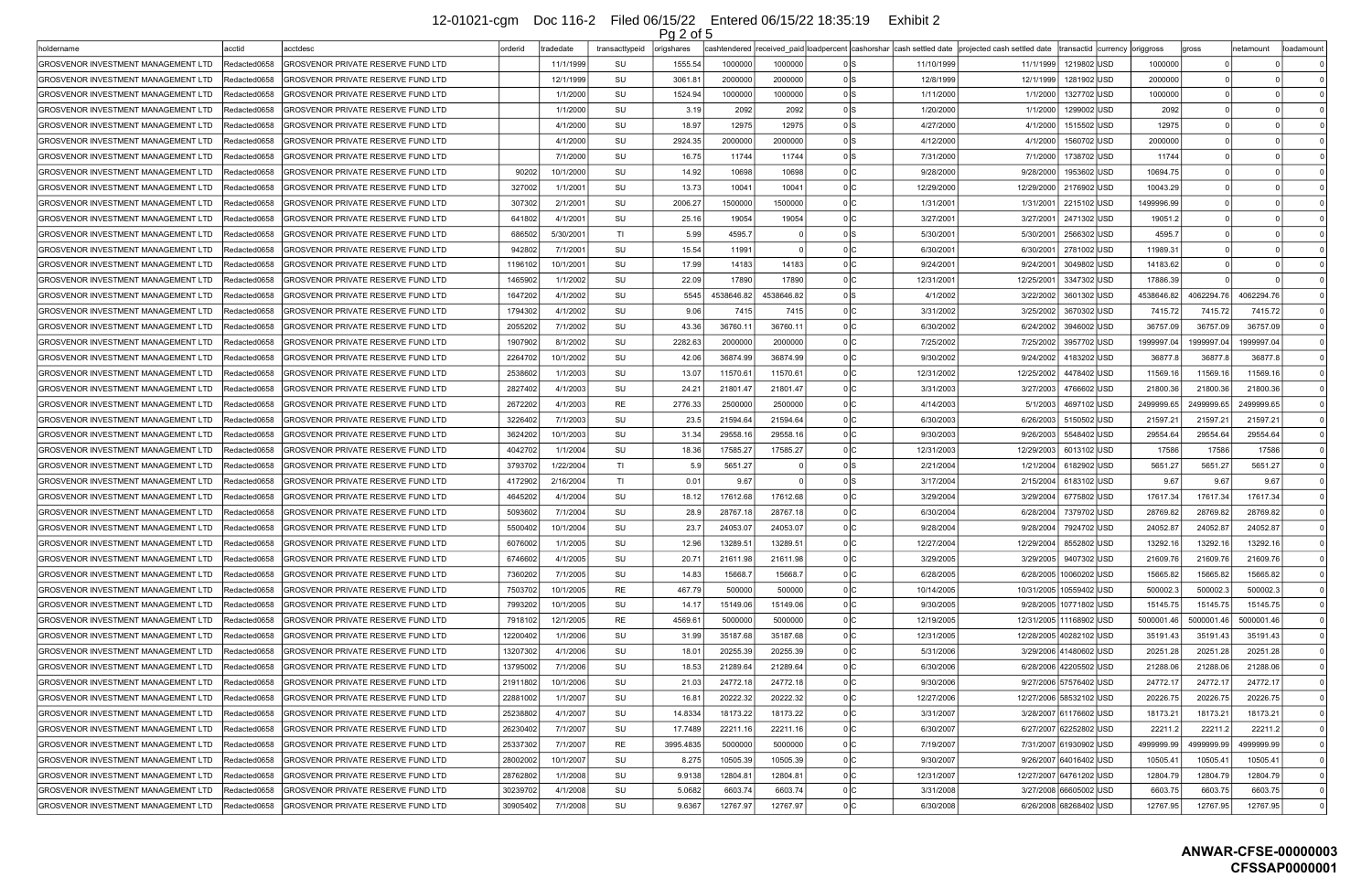|                                            |               |                                                    |                       |                | Pg 3 of 5      |                      |            |                  |            |            |              |             |            |            |          |
|--------------------------------------------|---------------|----------------------------------------------------|-----------------------|----------------|----------------|----------------------|------------|------------------|------------|------------|--------------|-------------|------------|------------|----------|
| GROSVENOR INVESTMENT MANAGEMENT LTD        | Redacted0658  | GROSVENOR PRIVATE RESERVE FUND LTD                 | 31232402<br>10/1/2008 | SU             | 11.0659        | 14945.66             | 14945.66   | n IC.            | 9/30/2008  | 9/26/2008  | 69535502 USD | 14945.6     | 14945.65   | 14945.65   | 0 l      |
| GROSVENOR INVESTMENT MANAGEMENT LTD        | Redacted1234  | <b>GROSVENOR AGGRESSIVE GROWTH FUND</b>            | 3/1/1998              | SU             | 2898.12        | 1499998.23           | 1499998.23 | 0 IS             | 6/22/1998  | 3/1/1998   | 342002 USD   | 1499998.23  |            |            |          |
| <b>GROSVENOR INVESTMENT MANAGEMENT LTD</b> | Redacted1234  | GROSVENOR AGGRESSIVE GROWTH FUND                   |                       | 4/1/1998<br>SU | 2.37           | 1248.15              | 1248.15    | 0 IS             | 6/22/1998  | 4/1/1998   | 352302 USD   | 1248.15     |            |            |          |
| GROSVENOR INVESTMENT MANAGEMENT LTD        | Redacted1234  | GROSVENOR AGGRESSIVE GROWTH FUND                   | 7/1/1998              | SU             | 7.35           | 4006.21              | 4006.21    | 0 IS             | 8/17/1998  | 7/1/1998   | 455002 USD   | 4006.21     |            |            |          |
| GROSVENOR INVESTMENT MANAGEMENT LTD        | Redacted1234  | GROSVENOR AGGRESSIVE GROWTH FUND                   | 10/1/1998             | SU             | 4.63           | 2578                 | 2578       | 0 IS             | 10/22/1998 | 10/1/1998  | 580302 USD   | 2578        |            |            |          |
| GROSVENOR INVESTMENT MANAGEMENT LTD        | Redacted1234  | GROSVENOR AGGRESSIVE GROWTH FUND                   |                       | SU<br>1/1/1999 | 6.69           | 3842                 | 3842       | n Is             | 2/19/1999  | 1/1/1999   | 691102 USD   | 3842        |            |            |          |
| GROSVENOR INVESTMENT MANAGEMENT LTD        | Redacted1234  | GROSVENOR AGGRESSIVE GROWTH FUND                   |                       | 4/1/1999<br>SU | 9.58           | 5755                 | 5755       | 0 IS             | 5/4/1999   | 4/1/1999   | 823902 USD   | 5755        |            |            |          |
| GROSVENOR INVESTMENT MANAGEMENT LTD        | Redacted1234  | GROSVENOR AGGRESSIVE GROWTH FUND                   | 7/1/1999              | SU             | 7.78           | 4846                 | 4846       | 0 IS             | 7/27/1999  | 7/1/1999   | 975902 USD   | 4846        |            |            |          |
| GROSVENOR INVESTMENT MANAGEMENT LTD        | Redacted1234  | GROSVENOR AGGRESSIVE GROWTH FUND                   |                       | 8/1/1999<br>SU | 1599.25        | 1000000              | 1000000    | 0 IS             | 8/10/1999  | 8/1/1999   | 1065302 USD  | 1000000     |            |            |          |
| <b>GROSVENOR INVESTMENT MANAGEMENT LTD</b> | Redacted1234  | GROSVENOR AGGRESSIVE GROWTH FUND                   | 10/1/1999             | SU             | 6.53           | 4149                 | 4149       | 0 IS             | 11/9/1999  | 10/1/1999  | 1142902 USD  | 4149        |            |            |          |
| GROSVENOR INVESTMENT MANAGEMENT LTD        | Redacted1234  | GROSVENOR AGGRESSIVE GROWTH FUND                   | 1/1/2000              | SU             | 10.38          | 6809                 | 6809       | 0 IS             | 1/20/2000  | 1/1/2000   | 1299802 USD  | 6809        |            |            |          |
| GROSVENOR INVESTMENT MANAGEMENT LTD        | Redacted1234  | GROSVENOR AGGRESSIVE GROWTH FUND                   |                       | SU<br>4/1/2000 | 14.05          | 9612                 | 9612       | 0 IS             | 4/27/2000  | 4/1/2000   | 1514602 USD  | 9612        |            |            |          |
| GROSVENOR INVESTMENT MANAGEMENT LTD        | Redacted1234  | GROSVENOR AGGRESSIVE GROWTH FUND                   | 7/1/2000              | SU             | 8.42           | 5901                 | 5901       | 0 IS             | 7/31/2000  | 7/1/2000   | 1737602 USD  | 590         |            |            |          |
| GROSVENOR INVESTMENT MANAGEMENT LTD        | Redacted1234  | GROSVENOR AGGRESSIVE GROWTH FUND                   | 10/1/2000<br>90102    | SU             | 7.5            | 5375                 | 5375       | 0 IC             | 9/28/2000  | 9/28/2000  | 1953502 USD  | 5376.05     |            |            |          |
| GROSVENOR INVESTMENT MANAGEMENT LTD        | IRedacted1234 | GROSVENOR AGGRESSIVE GROWTH FUND                   | 326902<br>1/1/2001    | SU             | 6.9            | 5045                 | 5045       | 0 IC             | 12/29/2000 | 12/29/2000 | 2176802 USD  | 5047.25     |            |            |          |
| GROSVENOR INVESTMENT MANAGEMENT LTD        | Redacted1234  | GROSVENOR AGGRESSIVE GROWTH FUND                   | 641702<br>4/1/2001    | SU             | 11.69          | 8852                 | 8852       | 0 IC             | 3/27/2001  | 3/27/2001  | 2471202 USD  | 8851.69     |            |            |          |
| GROSVENOR INVESTMENT MANAGEMENT LTD        | Redacted1234  | GROSVENOR AGGRESSIVE GROWTH FUND                   | 942702<br>7/1/2001    | SU             | 6.4            | 4939                 |            | 0 IC             | 6/30/200   | 6/30/2001  | 2780902 USD  | 4937.68     |            |            |          |
| GROSVENOR INVESTMENT MANAGEMENT LTD        | Redacted1234  | GROSVENOR AGGRESSIVE GROWTH FUND                   | 10/1/2001<br>1196002  | SU             | 7.41           | 5841                 | 5841       | 0 IC             | 9/24/200   | 9/24/2001  | 3049702 USD  | 5842.17     |            |            |          |
| GROSVENOR INVESTMENT MANAGEMENT LTD        | Redacted1234  | GROSVENOR AGGRESSIVE GROWTH FUND                   | 1465802               | 1/1/2002<br>SU | 9.1            | 7368                 | 7368       | 0 IC             | 12/31/2001 | 12/25/2001 | 3347502 USD  | 7368.32     |            |            |          |
| GROSVENOR INVESTMENT MANAGEMENT LTD        | Redacted1234  | GROSVENOR AGGRESSIVE GROWTH FUND                   | 1794202               | 4/1/2002<br>SU | 3.73           | 3054                 | 3054       | 0 IC             | 3/31/2002  | 3/25/2002  | 3670502 USD  | 3053.05     |            |            |          |
| GROSVENOR INVESTMENT MANAGEMENT LTD        | Redacted1234  | <b>GROSVENOR AGGRESSIVE GROWTH FUND</b>            | 2055102<br>7/1/2002   | SU             | 11.96          | 10137.55             | 10137.55   | 0 <sup>1</sup>   | 6/30/2002  | 6/24/2002  | 3946202 USD  | 10138.72    |            |            |          |
| GROSVENOR INVESTMENT MANAGEMENT LTD        | Redacted1234  | GROSVENOR AGGRESSIVE GROWTH FUND                   | 10/1/2002<br>2264502  | SU             | 11.54          | 10117.4              | 10117.4    | 0 IC             | 9/30/2002  | 9/24/2002  | 4183402 USD  | 10118.16    |            |            |          |
| <b>GROSVENOR INVESTMENT MANAGEMENT LTD</b> | Redacted1234  | GROSVENOR AGGRESSIVE GROWTH FUND                   | 2538402               | 1/1/2003<br>SU | 3.18           | 2810.5               | 2810.5     |                  | 12/31/2002 | 12/25/2002 | 4478602  USD | 2814.84     |            |            |          |
| GROSVENOR INVESTMENT MANAGEMENT LTD        | Redacted1234  | <b>GROSVENOR AGGRESSIVE GROWTH FUND</b>            | 2678902               | 4/1/2003<br>RE | 4654.56        | 191287.92            | 4191287.92 | 0 IS             | 4/14/2003  | 5/1/2003   | 4699202 USD  | 4191287.92  | 4191287.92 | 4191287.92 |          |
| GROSVENOR INVESTMENT MANAGEMENT LTD        | IRedacted1234 | GROSVENOR AGGRESSIVE GROWTH FUND                   | 2827202               | 4/1/2003<br>SU | 5.88           | 5295.59              | 5295.59    | 0 <sup>1</sup>   | 3/31/2003  | 3/27/2003  | 4766802 USD  | 5294.76     |            |            |          |
|                                            | Redacted1234  |                                                    |                       | SU             |                |                      | 7.74       | n Ic             |            |            |              |             |            |            |          |
| GROSVENOR INVESTMENT MANAGEMENT LTD        |               | GROSVENOR AGGRESSIVE GROWTH FUND                   | 3226102               | 7/1/2003       | 0.01           | 7.74                 |            |                  | 6/30/2003  | 6/26/2003  | 5151102 USD  | 9.19        |            |            |          |
| GROSVENOR INVESTMENT MANAGEMENT LTD        | Redacted1234  | <b>GROSVENOR AGGRESSIVE GROWTH FUND</b>            | 3624002<br>10/1/2003  | SU             | 0.01           | 10.6                 | 10.6       | 0 IC             | 9/30/2003  | 9/26/2003  | 5549002 USD  | 9.43        |            |            |          |
| GROSVENOR INVESTMENT MANAGEMENT LTD        | Redacted1234  | GROSVENOR AGGRESSIVE GROWTH FUND                   | 4042502<br>1/1/2004   | SU             | 0.01           | 6.3                  | 6.3        | 0 IC             | 12/31/2003 | 12/29/2003 | 6013702 USD  | 9.58        |            |            |          |
| GROSVENOR INVESTMENT MANAGEMENT LTD        | Redacted1234  | GROSVENOR AGGRESSIVE GROWTH FUND                   | 3793602<br>1/22/2004  | TO             | 5.9            | 5651.27              |            | n Is             | 2/21/2004  | 1/21/2004  | 6182802 USD  | 5651.27     | 5651.27    | 5651.27    |          |
| GROSVENOR INVESTMENT MANAGEMENT LTD        | Redacted1234  | GROSVENOR AGGRESSIVE GROWTH FUND                   | 4172802<br>2/16/2004  | TO             | 0.01           | 9.67                 |            |                  | 3/17/2004  | 2/15/2004  | 6183002 USD  | 9.67        | 9.67       | 9.67       |          |
| GROSVENOR INVESTMENT MANAGEMENT LTD        | Redacted01998 | GROSVENOR BALANCED GROWTH FUND LTD                 | 10/27/2000<br>106902  | ΤL             |                | 30228.83 21668221.83 |            |                  | 10/27/2000 | 10/27/2000 | 1970902 USD  | 21668221.83 | 8875512.42 | 8875512.42 |          |
| GROSVENOR INVESTMENT MANAGEMENT LTD        |               | Redacted01998 GROSVENOR BALANCED GROWTH FUND LTD   | 307402<br>2/1/2001    | SU             | 1733.78        | 1296265.59           | 1296265.59 | 0 IC             | 1/31/2001  | 1/31/2001  | 2215202 USD  | 1296268.59  | 1296268.59 | 1296268.59 |          |
| GROSVENOR INVESTMENT MANAGEMENT LTD        |               | Redacted01998 GROSVENOR BALANCED GROWTH FUND LTD   | 412302<br>2/19/2001   | TI.            | 45.49          | 34010.81             |            |                  | 2/19/2001  | 2/19/2001  | 2245702 USD  | 34010.8     | 34010.81   | 34010.81   | $\Omega$ |
| GROSVENOR INVESTMENT MANAGEMENT LTD        |               | Redacted01998 GROSVENOR BALANCED GROWTH FUND LTD   | 641602<br>4/1/2001    | SU             | 78.75          | 59633                | 59633      | 0 IC             | 3/27/2001  | 3/27/2001  | 2471102 USD  | 59629.64    | 59629.64   | 59629.64   | 0 l      |
| GROSVENOR INVESTMENT MANAGEMENT LTD        |               | Redacted01998  GROSVENOR BALANCED GROWTH FUND LTD  | 942402<br>7/1/2001    | SU             | 44.64          | 34441                |            | 0 IC             | 6/30/200   | 6/30/2001  | 2780802 USD  | 34440.34    | 34440.34   | 34440.34   |          |
| GROSVENOR INVESTMENT MANAGEMENT LTD        |               | Redacted01998  GROSVENOR BALANCED GROWTH FUND LTD  | 10/1/2001<br>1195902  | SU             | 51.67          | 40736                | 40736      | 0 <sup>1</sup> C | 9/24/2001  | 9/24/2001  | 3049602 USD  | 40737.      | 40737.5    | 40737.5    | 0 l      |
| GROSVENOR INVESTMENT MANAGEMENT LTD        |               | Redacted01998 GROSVENOR BALANCED GROWTH FUND LTD   | 1465702               | SU<br>1/1/2002 | 63.46          | 51384                | 51384      | 0 IC             | 12/31/2001 | 12/25/2001 | 3347102 USD  | 51383.89    | 51383.89   | 51383.89   | $\Omega$ |
| GROSVENOR INVESTMENT MANAGEMENT LTD        |               |                                                    | 1647102               | 4/1/2002<br>RE | 5545           | 4538646.82           | 4538646.82 | 0 IS             | 4/15/2002  | 4/16/2002  | 3591602 USD  | 4538646.82  | 4538646.82 | 4538646.82 |          |
| GROSVENOR INVESTMENT MANAGEMENT LTD        |               | Redacted01998 GROSVENOR BALANCED GROWTH FUND LTD   | 1794102               | 4/1/2002<br>SU | 26.02          | 21298.25             | 21298.25   | 0 IC             | 3/31/2002  | 3/25/2002  | 3670202 USD  | 21297.67    | 21297.67   | 21297.67   | 0 l      |
| IGROSVENOR INVESTMENT MANAGEMENT LTD       |               | Redacted01998  GROSVENOR BALANCED GROWTH FUND LTD_ | 7/1/2002<br>2055002   | SU             | 69.07          | 58547.96             | 58547.96   | 0 IC             | 6/30/2002  | 6/24/2002  | 3945802 USD  | 58551.94    | 58551.94   | 58551.94   |          |
| GROSVENOR INVESTMENT MANAGEMENT LTD        |               | Redacted01998 GROSVENOR BALANCED GROWTH FUND LTD   | 10/1/2002<br>2264402  | SU             | 66.64          | 58431.57             | 58431.57   | 0 IC             | 9/30/2002  | 9/24/2002  | 4183102 USD  | 58429.      | 58429.3    | 58429.3    | 0 l      |
| GROSVENOR INVESTMENT MANAGEMENT LTD        |               | Redacted01998  GROSVENOR BALANCED GROWTH FUND LTD  | 2538302               | SU<br>1/1/2003 | 18.34          | 16231.63             | 16231.63   | 0 IC             | 12/31/2002 | 12/25/2002 | 4478302 USD  | 16234       | 16234      | 16234      | 0 I      |
| GROSVENOR INVESTMENT MANAGEMENT LTD        |               | Redacted01998 GROSVENOR BALANCED GROWTH FUND LTD   | 2827002               | 4/1/2003<br>SU | 33.96          | 30583.84             | 30583.84   | 0 IC             | 3/31/2003  | 3/27/2003  | 4766502 USD  | 30579.93    | 30579.93   | 30579.93   | 0 l      |
| GROSVENOR INVESTMENT MANAGEMENT LTD        |               | Redacted01998 GROSVENOR BALANCED GROWTH FUND LTD   | 3225502<br>7/1/2003   | SU             | 38.54          | 35418.84             | 35418.84   | 0 IC             | 6/30/2003  | 6/26/2003  | 5150402 USD  | 35419.42    | 35419.42   | 35419.42   | 0 l      |
| GROSVENOR INVESTMENT MANAGEMENT LTD        |               | Redacted01998 GROSVENOR BALANCED GROWTH FUND LTD   | 3620302<br>10/1/2003  | SU             | 51.41          | 48480.36             | 48480.36   | 0 IC             | 9/30/2003  | 9/26/2003  | 5548302 USD  | 48481.31    | 48481.31   | 48481.31   |          |
| GROSVENOR INVESTMENT MANAGEMENT LTD        |               | Redacted01998  GROSVENOR BALANCED GROWTH FUND LTD  | 4042402               | 1/1/2004<br>SU | 30.1           | 28842.79             | 28842.79   | 0 <sup>1</sup> C | 12/31/2003 | 12/29/2003 | 6013002 USD  | 28840.6     | 28840.65   | 28840.65   | 0 l      |
| GROSVENOR INVESTMENT MANAGEMENT LTD        |               | Redacted01998 GROSVENOR BALANCED GROWTH FUND LTD   | 4645002               | SU<br>4/1/2004 | $29.7^{\circ}$ | 28883.88             | 28883.88   | 0 IC             | 3/29/2004  | 3/29/2004  | 6775702 USD  | 28885.82    | 28885.82   | 28885.82   |          |
| GROSVENOR INVESTMENT MANAGEMENT LTD        |               | Redacted01998 GROSVENOR BALANCED GROWTH FUND LTD   | 5093402<br>7/1/2004   | SU             | 47.38          | 47166.               | 47166.1    | 0 IC             | 6/30/2004  | 6/28/2004  | 7379602 USD  | 47166.57    | 47166.57   | 47166.57   |          |
| GROSVENOR INVESTMENT MANAGEMENT LTD        |               | Redacted01998 GROSVENOR BALANCED GROWTH FUND LTD   | 5500202<br>10/1/2004  | SU             | 38.86          | 39436.93             | 39436.93   | 0 <sup>1</sup>   | 9/28/2004  | 9/28/2004  | 7924602 USD  | 39438.59    | 39438.59   | 39438.59   | 0 l      |
| GROSVENOR INVESTMENT MANAGEMENT LTD        |               | Redacted01998 GROSVENOR BALANCED GROWTH FUND LTD   | 6075702               | SU<br>1/1/2005 | 21.24          | 21789.21             | 21789.21   | 0 IC             | 12/27/2004 | 12/29/2004 | 8552702 USD  | 21784.37    | 21784.37   | 21784.37   |          |
|                                            |               |                                                    |                       |                |                |                      |            |                  |            |            |              |             |            |            |          |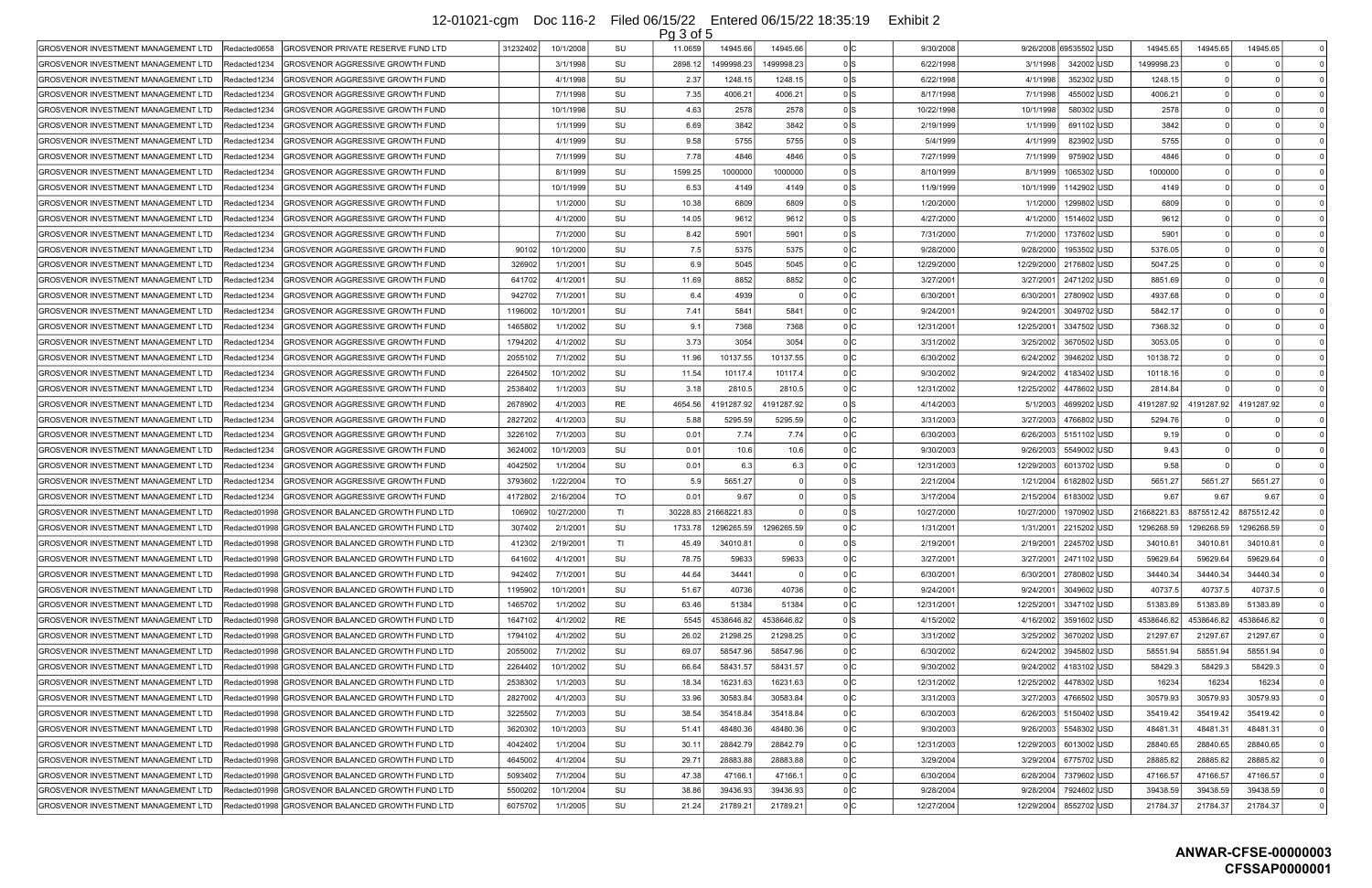|                                                              |                                                  |          |            |    | $Pa4$ of 5     |                      |            |                                      |            |                             |             |                                         |                   |          |
|--------------------------------------------------------------|--------------------------------------------------|----------|------------|----|----------------|----------------------|------------|--------------------------------------|------------|-----------------------------|-------------|-----------------------------------------|-------------------|----------|
| GROSVENOR INVESTMENT MANAGEMENT LTD<br>Redacted01998         | <b>GROSVENOR BALANCED GROWTH FUND LTD</b>        | 6100202  | 3/1/2005   | RE | 7732.2         | 8000000              | 8000000    | 0 IC<br>3/15/2005                    | 3/31/2005  | 8847902 USD                 | 8000004.75  | 8000004.7                               | 8000004.75        |          |
| GROSVENOR INVESTMENT MANAGEMENT LTD                          | Redacted01998 GROSVENOR BALANCED GROWTH FUND LTD | 6746402  | 4/1/2005   | SU | 29.18          | 30447.51             | 30447.51   | 0 IC<br>3/29/2005                    | 3/29/2005  | 9407402 USD                 | 30447.74    | 30447.74                                | 30447.74          |          |
| <b>GROSVENOR INVESTMENT MANAGEMENT LTD</b><br>Redacted01998  | IGROSVENOR BALANCED GROWTH FUND LTD              | 7360002  | 7/1/2005   | SU | 17.4           | 18384.44             | 18384.44   | 0 IC<br>6/28/2005                    | 6/28/2005  | 10060102 USD                | 18380.67    | 18380.67                                | 18380.67          |          |
| GROSVENOR INVESTMENT MANAGEMENT LTD<br>Redacted01998         | <b>GROSVENOR BALANCED GROWTH FUND LTD</b>        | 7992902  | 10/1/2005  | SU | 16.63          | 17774.74             | 17774.74   | 9/30/2005                            |            | 9/28/2005   10771702   USD  | 17775.15    | 17775.1                                 | 17775.15          |          |
| GROSVENOR INVESTMENT MANAGEMENT LTD<br>Redacted01998         | IGROSVENOR BALANCED GROWTH FUND LTD              | 7918302  | 12/1/2005  | RE | 4569.6         | 5000000              | 5000000    | 0 IC<br>12/19/2005                   |            | 12/31/2005   11168802   USD | 5000001.46  | 5000001.46                              | 5000001.46        |          |
| <b>GROSVENOR INVESTMENT MANAGEMENT LTD</b><br>Redacted01998  | IGROSVENOR BALANCED GROWTH FUND LTD              | 12200102 | 1/1/2006   | SU | 38.95          | 42850.2              | 42850.2    | 0 IC<br>12/31/2005                   |            | 12/28/2005 40282002 USD     | 42847.96    | 42847.96                                | 42847.96          |          |
| GROSVENOR INVESTMENT MANAGEMENT LTD<br>Redacted01998         | <b>GROSVENOR BALANCED GROWTH FUND LTD</b>        | 13207502 | 4/1/2006   | SU | 23.22          | 26106.46             | 26106.46   | 0 IC<br>5/31/2006                    |            | 3/29/2006 41480502 USD      | 26109.64    | 26109.64                                | 26109.64          | $\Omega$ |
| <b>GROSVENOR INVESTMENT MANAGEMENT LTD</b><br>IRedacted01998 | <b>GROSVENOR BALANCED GROWTH FUND LTD</b>        | 13794902 | 7/1/2006   | SU | 23.88          | 27439.48             | 27439.48   | 0 IC<br>6/30/2006                    |            | 6/28/2006 42205402 USD      | 27434.36    | 27434.36                                | 27434.36          |          |
| GROSVENOR INVESTMENT MANAGEMENT LTD<br>Redacted01998         | <b>IGROSVENOR BALANCED GROWTH FUND LTD</b>       | 21911902 | 10/1/2006  | SU | 27.7           | 31928                | 31928      | 0 <sub>IC</sub><br>9/30/2006         |            | 9/27/2006 57576302 USD      | 31922.3     | 31922.                                  | 31922.3           |          |
| <b>GROSVENOR INVESTMENT MANAGEMENT LTD</b><br>Redacted01998  | GROSVENOR BALANCED GROWTH FUND LTD               | 22880902 | 1/1/2007   | SU | 21.66          | 26063.84             | 26063.84   | 0 IC<br>12/27/2006                   |            | 12/27/2006 58532002 USD     | 26062.54    | 26062.54                                | 26062.54          |          |
| GROSVENOR INVESTMENT MANAGEMENT LTD<br>Redacted01998         | <b>GROSVENOR BALANCED GROWTH FUND LTD</b>        | 25238702 | 4/1/2007   | SU | 19.1183        | 23422.82             | 23422.82   | 3/31/2007                            |            | 3/28/2007 61176502 USD      | 23422.88    | 23422.88                                | 23422.88          |          |
| GROSVENOR INVESTMENT MANAGEMENT LTD<br>IRedacted01998        | IGROSVENOR BALANCED GROWTH FUND LTD              | 26230302 | 7/1/200    | SU | 22.875         | 28627.19             | 28627.19   | 0 IC<br>6/30/2007                    |            | 6/27/2007 62252502 USD      | 28627.2     | 28627.                                  | 28627.2           |          |
| <b>GROSVENOR INVESTMENT MANAGEMENT LTD</b><br>Redacted01998  | <b>GROSVENOR BALANCED GROWTH FUND LTD</b>        | 28001802 | 10/1/2007  | SU | 16.1788        | 20539.6              | 20539.63   | 9/30/2007                            |            | 9/26/2007 64015902 USD      | 20539.57    | 20539.5                                 | 20539.57          |          |
| <b>GROSVENOR INVESTMENT MANAGEMENT LTD</b>                   | Redacted01998 GROSVENOR BALANCED GROWTH FUND LTD | 28762302 | 1/1/2008   | SU | 19.38          | 25035.36             | 25035.36   | 0 IC<br>12/31/2007                   |            | 12/27/2007 64760702 USD     | 25035.33    | 25035.33                                | 25035.33          |          |
| GROSVENOR INVESTMENT MANAGEMENT LTD<br>IRedacted01998        | GROSVENOR BALANCED GROWTH FUND LTD               | 30239602 | 4/1/2008   | SU | 9.909          | 12911.32             | 12911.32   | 0 IC<br>3/31/2008                    |            | 3/27/2008 66604402 USD      | 12911.34    | 12911.34                                | 12911.34          |          |
| <b>GROSVENOR INVESTMENT MANAGEMENT LTD</b><br>IRedacted01998 | GROSVENOR BALANCED GROWTH FUND LTD               | 30905302 | 7/1/2008   | SU | 18.841         | 24963.34             | 24963.34   | 0 IC<br>6/30/2008                    |            | 6/26/2008 68267802 USD      | 24963.      | 24963.4                                 | 24963.4           |          |
| <b>GROSVENOR INVESTMENT MANAGEMENT LTD</b><br>Redacted01998  | <b>GROSVENOR BALANCED GROWTH FUND LTD</b>        | 31232302 | 10/1/2008  | SU | 21.635         | 29221.03             | 29221.03   | 0 IC<br>9/30/2008                    |            | 9/26/2008 69534902 USD      | 29220.99    | 29220.99                                | 29220.99          | $\Omega$ |
| GROSVENOR INVESTMENT MANAGEMENT LTD<br>Redacted1999          | GROSVENOR BALANCED GROWTH FUND LP                |          | 12/30/1996 | SU | 16630.0        | 7351615.13           | 7351615.13 | 0 IS<br>12/30/1996                   | 12/30/1996 | 74102 USD                   | 7351615.133 | 7351615.133                             | 7351615.133       |          |
| Redacted1999<br>GROSVENOR INVESTMENT MANAGEMENT LTD          | <b>GROSVENOR BALANCED GROWTH FUND LP</b>         |          | 5/1/1997   | SU | 10690.3        | 5000000.             | 5000000.3  | 0 IS<br>4/21/1998                    | 5/1/1997   | 149902 USD                  | 5000000.3   | 5000000.                                | 5000000.          | $\Omega$ |
| Redacted1999<br><b>GROSVENOR INVESTMENT MANAGEMENT LTD</b>   | <b>GROSVENOR BALANCED GROWTH FUND LP</b>         |          | 8/1/1997   | RE | 8323           | 4000000.65           | 4000000.65 | 0 IS.<br>4/22/1998                   | 8/1/1997   | 195902 USD                  | 4000000.65  | 4000000.65                              | 4000000.65        |          |
| GROSVENOR INVESTMENT MANAGEMENT LTD<br>Redacted1999          | <b>GROSVENOR BALANCED GROWTH FUND LP</b>         |          | 4/1/1998   | SU | 46.1           | 24299.4              | 24299.4    | 0 IS<br>6/18/1998                    | 4/1/1998   | 355102 USD                  | 24299.4     | 24299.4                                 | 24299.4           |          |
| GROSVENOR INVESTMENT MANAGEMENT LTD<br>IRedacted1999         | GROSVENOR BALANCED GROWTH FUND LP                |          | 7/1/1998   | SU | 48.26          | 26304.73             | 26304.73   | 0 IS<br>8/17/1998                    | 7/1/1998   | 457202 USD                  | 26304.73    | 26304.73                                | 26304.73          |          |
| <b>GROSVENOR INVESTMENT MANAGEMENT LTD</b><br>Redacted1999   | GROSVENOR BALANCED GROWTH FUND LP                |          | 10/1/1998  | SU | 30.39          | 16925                | 16925      | 0 IS<br>10/22/1998                   | 10/1/1998  | 583702 USD                  | 16925       | 16925                                   | 16925             |          |
| Redacted1999<br>GROSVENOR INVESTMENT MANAGEMENT LTD          | GROSVENOR BALANCED GROWTH FUND LP                |          | 1/1/1999   | SU | 43.92          | 25225                | 25225      | 0 IS<br>2/19/1999                    | 1/1/1999   | 693302 USD                  | 25225       | 25225                                   | 25225             |          |
| GROSVENOR INVESTMENT MANAGEMENT LTD<br>Redacted1999          | GROSVENOR BALANCED GROWTH FUND LP                |          | 4/1/1999   | SU | 62.91          | 37783                | 37783      | 0 IS<br>5/4/1999                     | 4/1/1999   | 828902  USD                 | 37783       | 37783                                   | 37783             |          |
| GROSVENOR INVESTMENT MANAGEMENT LTD<br>Redacted1999          | GROSVENOR BALANCED GROWTH FUND LP                |          | 7/1/1999   | SU | 51.7           | 31814                | 31814      | 0 IS<br>7/27/1999                    | 7/1/1999   | 980702 USD                  | 31814       | 31814                                   | 31814             |          |
| GROSVENOR INVESTMENT MANAGEMENT LTD<br>Redacted1999          | <b>GROSVENOR BALANCED GROWTH FUND LP</b>         |          | 8/1/1999   | SU | 3198.49        | 2000000              | 2000000    | 0 IS<br>8/10/1999                    | 8/1/1999   | 1068302 USD                 | 2000000     | 2000000                                 | 2000000           | $\Omega$ |
| Redacted1999<br>GROSVENOR INVESTMENT MANAGEMENT LTD          | GROSVENOR BALANCED GROWTH FUND LP                |          | 10/1/1999  | SU | 33.82          | 21503                | 21503      | 0 IS<br>11/9/1999                    | 10/1/1999  | 1144002 USD                 | 21503       | 21503                                   | 21503             |          |
| Redacted1999<br>GROSVENOR INVESTMENT MANAGEMENT LTD          | <b>GROSVENOR BALANCED GROWTH FUND LP</b>         |          | 1/1/2000   | SU | 51.46          | 33746                | 33746      | 0 IS<br>1/20/2000                    | 1/1/2000   | 1302402 USD                 | 33746       | 33746                                   | 33746             |          |
| Redacted1999<br>GROSVENOR INVESTMENT MANAGEMENT LTD          | <b>GROSVENOR BALANCED GROWTH FUND LP</b>         |          | 1/1/2000   | SU | 1524.94        | 1000000              | 1000000    | 0 IS.<br>1/11/2000                   | 1/1/2000   | 1328102 USD                 | 1000000     | 1000000                                 | 1000000           |          |
| <b>GROSVENOR INVESTMENT MANAGEMENT LTD</b><br>Redacted1999   | GROSVENOR BALANCED GROWTH FUND LP                |          | 2/1/2000   | SU | 2984.13        | 2000000              | 2000000    | 0 IS<br>3/8/2000                     | 2/1/2000   | 1411902 USD                 | 2000000     | 200000                                  | 2000000           |          |
| IGROSVENOR INVESTMENT MANAGEMENT LTD<br>Redacted1999         | IGROSVENOR BALANCED GROWTH FUND LP               |          | 3/1/2000   | SU | 2978.2         | 2000000              | 2000000    | 0 IS<br>3/10/2000                    |            | 3/1/2000   1490302 USD      | 2000000     | 200000                                  | 2000000           |          |
| <b>GROSVENOR INVESTMENT MANAGEMENT LTD</b>                   |                                                  |          | 4/1/2000   | SU |                |                      | 53924      | 0 IS                                 | 4/1/2000   |                             |             | 53924                                   |                   |          |
| Redacted1999                                                 | GROSVENOR BALANCED GROWTH FUND LP                |          |            |    | 78.85          | 53924                |            | 4/27/2000                            |            | 1521402 USD                 | 53924       |                                         | 53924             |          |
| Redacted1999<br>GROSVENOR INVESTMENT MANAGEMENT LTD          | <b>GROSVENOR BALANCED GROWTH FUND LP</b>         |          | 7/1/2000   | SU | 50.04          | 35082                | 35082      | 0 IS<br>7/31/2000<br>0 IC            | 7/1/2000   | 1741602 USD                 | 35082       | 35082<br>35460.42                       | 35082<br>35460.42 | $\Omega$ |
| Redacted1999<br>GROSVENOR INVESTMENT MANAGEMENT LTD          | GROSVENOR BALANCED GROWTH FUND LP                | 89802    | 10/1/2000  | SU | 49.47          | 35457                | 35457      | 9/28/2000<br>0 ls                    | 9/28/2000  | 1953202 USD                 | 35460.42    |                                         |                   | $\Omega$ |
| GROSVENOR INVESTMENT MANAGEMENT LTD<br>Redacted1999          | GROSVENOR BALANCED GROWTH FUND LP                | 106802   | 10/27/2000 | TO |                | 30228.83 21668221.83 |            | 10/27/2000                           | 10/27/2000 | 1970802 USD                 |             | 21668221.83   21668221.83   21668221.83 |                   |          |
| GROSVENOR INVESTMENT MANAGEMENT LTD<br>Redacted1999          | GROSVENOR BALANCED GROWTH FUND LP                | 326702   | 1/1/200    | SU | 45.49<br>45.49 | 33278<br>34010.81    | 33278      | 0 <sup>1</sup><br>12/29/2000<br>0 ls | 12/29/2000 | 2176602 USD                 | 33275.25    | 34010.8                                 |                   | $\Omega$ |
| Redacted1999<br>GROSVENOR INVESTMENT MANAGEMENT LTD          | GROSVENOR BALANCED GROWTH FUND LP                | 412202   | 2/19/200   | TO |                |                      |            | 2/19/2001<br>0 IC                    | 2/19/2001  | 2245602 USD                 | 34010.81    |                                         | 34010.81          |          |
| Redacted8053<br>GROSVENOR INVESTMENT MANAGEMENT LTD          | GROSVENOR PRIVATE RESERVE FUND (CLASS B) LTD     | 1954502  | 7/1/2002   | SU | 1179.64        | 1000000              | 1000000    | 6/28/2002                            | 6/24/2002  | 3861802 USD                 | 1000003.01  |                                         |                   | $\Omega$ |
| Redacted8053<br><b>GROSVENOR INVESTMENT MANAGEMENT LTD</b>   | GROSVENOR PRIVATE RESERVE FUND (CLASS B) LTD     | 2264602  | 10/1/2002  | SU | 2.93           | 2572.26              | 2572.26    | 0 IC<br>9/30/2002<br>0 IC            | 9/24/2002  | 4183702 USD                 | 2569        |                                         |                   |          |
| Redacted8053<br>GROSVENOR INVESTMENT MANAGEMENT LTD          | GROSVENOR PRIVATE RESERVE FUND (CLASS B) LTD     | 2538502  | 1/1/2003   | SU | 0.81           | 714.54               | 714.54     | 12/31/2002                           | 12/25/2002 | 4478902 USD                 | 716.99      |                                         |                   |          |
| <b>GROSVENOR INVESTMENT MANAGEMENT LTD</b><br>Redacted8053   | GROSVENOR PRIVATE RESERVE FUND (CLASS B) LTD     | 2827302  | 4/1/2003   | SU | 1.5            | 1346.36              | 1346.36    | 0 C<br>3/31/2003                     | 3/27/2003  | 4767102  USD                | 1350.7      |                                         |                   |          |
| <b>GROSVENOR INVESTMENT MANAGEMENT LTD</b><br>Redacted8053   | GROSVENOR PRIVATE RESERVE FUND (CLASS B) LTD     | 3226202  | 7/1/2003   | SU | 1.7            | 1559.21              | 1559.21    | 0 IC<br>6/30/2003                    | 6/26/2003  | 5151002 USD                 | 1562.35     |                                         |                   |          |
| Redacted8053<br>GROSVENOR INVESTMENT MANAGEMENT LTD          | GROSVENOR PRIVATE RESERVE FUND (CLASS B) LTD     | 3624102  | 10/1/2003  | SU | 2.26           | 2134.2               | 2134.2     | 0 IC<br>9/30/2003                    | 9/26/2003  | 5548802 USD                 | 2131.25     |                                         |                   |          |
| Redacted8053<br>GROSVENOR INVESTMENT MANAGEMENT LTD          | GROSVENOR PRIVATE RESERVE FUND (CLASS B) LTD     | 4042602  | 1/1/2004   | SU | 1.33           | 1269.72              | 1269.72    | 0 C<br>12/31/2003                    | 12/29/2003 | 6013402 USD                 | 1273.93     |                                         |                   |          |
| <b>GROSVENOR INVESTMENT MANAGEMENT LTD</b><br>Redacted8053   | GROSVENOR PRIVATE RESERVE FUND (CLASS B) LTD     | 4645102  | 4/1/2004   | SU | 1.31           | 1271.53              | 1271.53    | 0 lC<br>3/29/2004                    | 3/29/2004  | 6776102 USD                 | 1273.66     |                                         |                   |          |
| Redacted8053<br>GROSVENOR INVESTMENT MANAGEMENT LTD          | GROSVENOR PRIVATE RESERVE FUND (CLASS B) LTD     | 5093502  | 7/1/2004   | SU | 2.09           | 2076.36              | 2076.36    | 0 C<br>6/30/2004                     | 6/28/2004  | 7380002 USD                 | 2080.59     |                                         |                   |          |
| Redacted8053<br><b>GROSVENOR INVESTMENT MANAGEMENT LTD</b>   | GROSVENOR PRIVATE RESERVE FUND (CLASS B) LTD     | 5500302  | 10/1/2004  | SU | 1.71           | 1736.1               | 1736.11    | 0 IC<br>9/28/2004                    | 9/28/2004  | 7925202 USD                 | 1735.46     |                                         |                   |          |
| GROSVENOR INVESTMENT MANAGEMENT LTD<br>Redacted8053          | GROSVENOR PRIVATE RESERVE FUND (CLASS B) LTD     | 6075802  | 1/1/2005   | SU | 0.94           | 959.21               | 959.21     | 0 IC<br>12/27/2004                   | 12/29/2004 | 8553202 USD                 | 964.09      |                                         |                   |          |
| GROSVENOR INVESTMENT MANAGEMENT LTD<br>Redacted8053          | GROSVENOR PRIVATE RESERVE FUND (CLASS B) LTD     | 6746502  | 4/1/2005   | SU | 1.49           | 1559.92              | 1559.92    | 0 C<br>3/29/2005                     | 3/29/2005  | 9407502 USD                 | 1554.73     |                                         |                   |          |